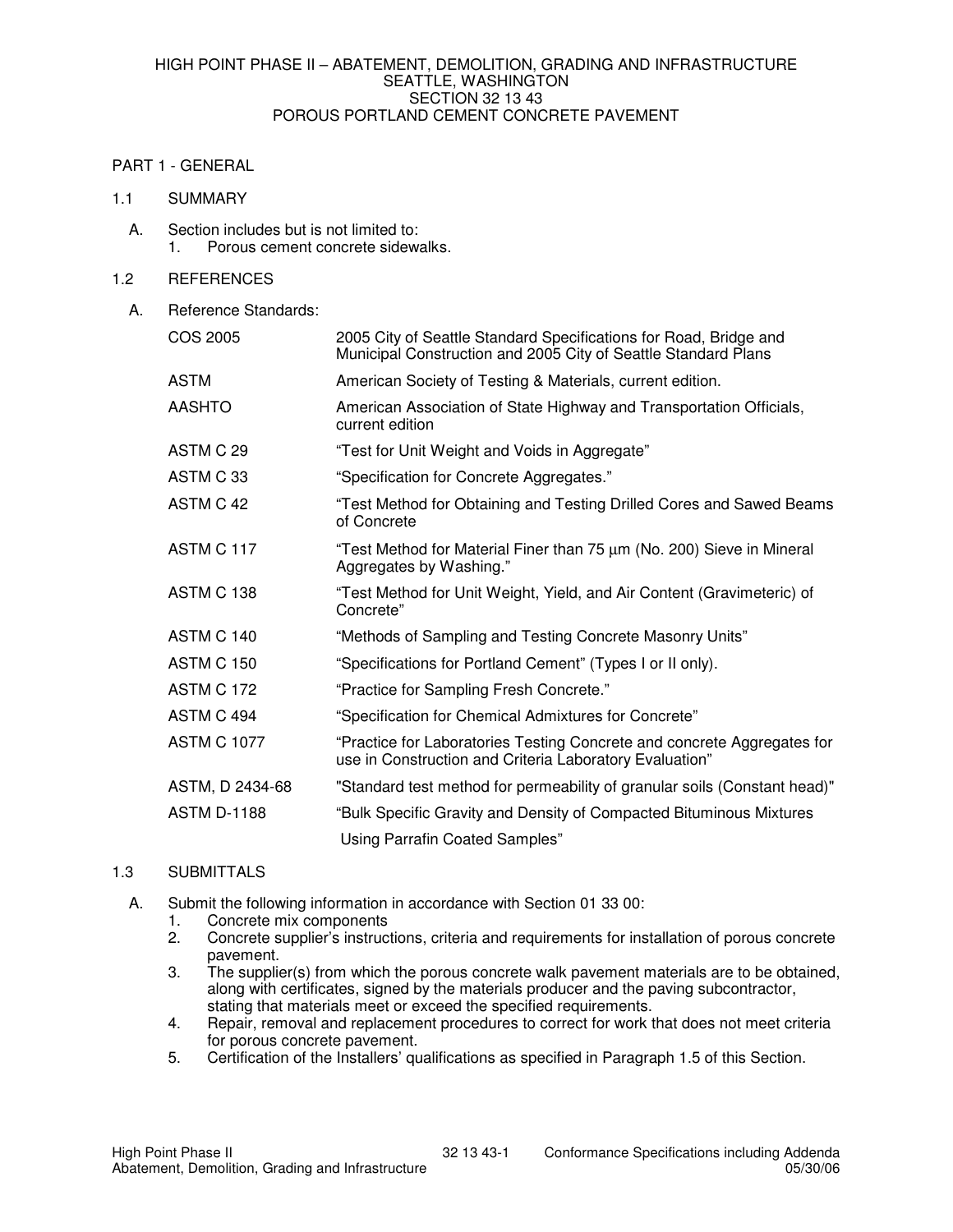# 1.4 NOTIFICATIONS

A. Notify Owner's Representative at least two working days prior to aggregate discharge subbase and porous paving work, including subgrade preparation. Hold a preconstruction meeting with the Owner's Representative at least one week prior to the initiation of porous paving work, including subgrade preparation.

#### 1.5 QUALIFICATIONS

- A. Porous Portland Cement Concrete Pavement installer shall meet the following criteria:
	- 1. Successful completion of the National Ready Mix Concrete Association (NRMCA) Pervious Concrete "Technician" Certification written exam and NRMCA "mock-up" performance exam:
		- a. A minimum of three crew members per sidewalk installation crew employed by the Contractor shall pass NRMCA Pervious Concrete "Technician" Certification written exam, including successful installation of the NRMCA "mock-up" performance exam placement.
		- b. Contractor shall submit documentation verifying successful completion of the written exam and mock-up required for NRMCA pervious "Technician" certification.
		- c. Dependent upon the size of the placement, a minimum of 3 crew members who have completed requirements noted above (in subparagraphs a and b) must be on site, working as members of each porous cement concrete sidewalk placement crew, during all porous cement concrete placements.
		- d. The porous cement concrete sidewalk test panel installed at the project site may be utilized as the "mock up" placement required for NRMCA "mock-up" performance exam. If the "mock up" placement installed for NRMCA certification does not meet the project specifications, the "mock up" placement shall be removed at the Contractor's expense and new porous cement concrete sidewalk test panel(s) shall be installed, tested and submitted for review.
		- e. NRMCA Pervious Concrete "Technician" course for the written exam and mock-up performance exam may be obtained by contacting the Washington Aggregates & Concrete Association, 22223 7th Avenue South, Des Moines, WA, (206) 878-1622. All fees associated with attending the NRMCA course and successfully passing the written exam and mock-up are at the Contractor's expense.
	- 2. Pour Porous Portland Cement Concrete Pavement Sidewalk Test Panel in isolated location designated by the Owner's Representative. The test panel will be located in an area not for permanent placement. The test panel shall meet the specifications noted in Paragraph 3.3 and 2.1 of this Section. Contractor shall remove and dispose of off-site, non-conforming test panel(s). Multiple test panel(s) will be required until the test panel meets the project specifications noted in Paragraph 3.3 and 2.1.
	- 3. The Contractor is responsible for the proper placing equipment to be used for the "mock up" placement for NRMCA exam, Porous Portland Cement Concrete Pavement Sidewalk Test Panel(s) and porous Portland cement concrete pavement sidewalk installations for the project.

# PART 2 - PRODUCTS

# 2.1 MATERIALS

- A. Porous Portland Cement Concrete (PPCC): will meet the following requirements:
	- 1. Cement: use Portland Cement Type II conforming to ASTM C 150 or Portland Cement Type IP or ISM conforming to ASTM C 595. Minimum cementitious material shall not be less than 564 lbs per cubic yard of mix.
	- 2. Aggregates: use crushed gravel, stone meeting No 8 coarse aggregate (3/8 to No. 16) per ASTM C 33 or No. 89 coarse aggregate (3/8 to No. 50) per ASTM D 448. If other gradation of aggregate is to be used, submit data on proposed material to Owner's Representative for approval.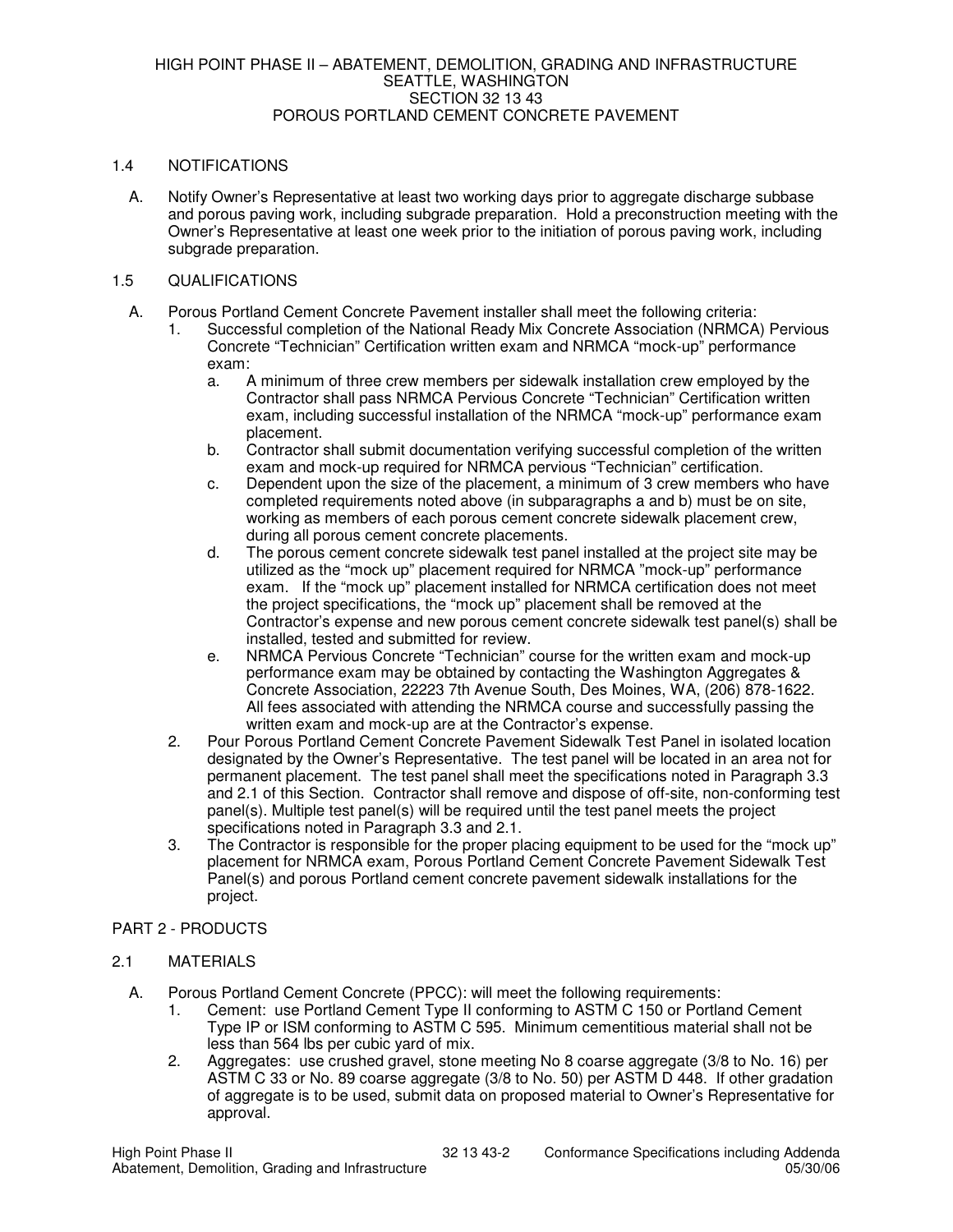#### HIGH POINT PHASE II – ABATEMENT, DEMOLITION, GRADING AND INFRASTRUCTURE SEATTLE, WASHINGTON SECTION 32 13 43 POROUS PORTLAND CEMENT CONCRETE PAVEMENT

- 3. Admixtures consist of:
	- a. Type D Water Reducing/Retarding ASTM C 494.
	- b. A hydration stabilizer that also meets the requirements of ASTM C 494 Type B Retarding or Type D Water Reducing/Retarding admixtures.
	- c.  $\frac{1}{2}$ -inch microfiber at 1.5 pounds per cubic vard. Microfiber shall be Grace MicroFiber or an approved equivalent product.
	- d. Potable water added as necessary such that the cement paste displays a wet metallic sheen without causing the paste to flow from the aggregate. Water cement ratios can range from 0.27 to 0.35.
	- e. Verify the volume of aggregate, cement, water, and admixture per cu. yd. is equal to 27 cu. ft., when calculated as a function of the unit weight determined in accordance with ASTM C 29 jigging procedure. Included in the total aggregate volume fine aggregate, if used, should not exceed 3 cu. ft. Use admixtures in accordance with the manufacturer's instructions and recommendations.
- 4. Voids: 15% minimum to 25% maximum voids. Void structure shall be measured per ASTM D-1188.
- 5. Field infiltration rate: minimum of 200 in/hr. Field infiltration test shall be conducted by SPU Inspector. For field infiltration test, SPU to place 17.6-inch diameter cylinder over pavement temporarily. Seal bottom edge of cylinder to pavement and then fill cylinder with four (4) gallons of water within two seconds, then measure rate at which water draws down and infiltrates into pavement.
- 6. Joints:
	- a. Transverse contraction joints shall be spaced at fifteen feet on center with depth of 1/4 the thickness of pavement.
	- b. Transverse construction joints shall be spaced at contraction joint interval.
	- c. Transverse construction joints shall be installed whenever placing is suspended a sufficient length of time that concrete may begin to harden.
	- d. Brush, toil or spray a bonding agent suitable for bonding fresh concrete to the existing pavement surface edge in order to assure aggregate bond at construction joints.
	- e. Do not use isolation (expansion) joints except when pavement is abutting nonporous slabs or other adjoining structures.
- B. Aggregate Discharge Subbase: use 3/8-inch to 3/4-inch washed uniformly graded coarse crushed aggregate that meets AASHTO size number 57 grading per Table 4, AASHTO Specifications, Part I, 13th Ed., 1982 (p. 47) or COS 2005 Section 9-03.16 washed Mineral Aggregate Type 24 modified as follows:

| U.S. Sieve Size   | <b>Percent Passing</b> |
|-------------------|------------------------|
| $\frac{1}{2}$     | 100                    |
| 1/a''             | 50-90                  |
| <b>US No. 10</b>  | $0 - 10$               |
| US No. 40         | $0 - 5$                |
| <b>US No. 200</b> | $0 - 0.8$              |

- C. PPCC Sidewalk Geotextile: use Mirafi 180N or an approved equivalent product.
- D. Forms:
	- 1. Forms shall be made of steel or wood or other material at the option of the Contractor, provided the forms as constructed result in a pavement of specified thickness, cross section, grade and alignment as shown on the Drawings.
	- 2. Forms shall be clean and free of dirt, rust, debris and hardened concrete.<br>3. Forms shall be of sufficient strength and stability and be adequately support
	- Forms shall be of sufficient strength and stability and be adequately supported to prevent deflection or movement and result in concrete pavement conforming with the requirements specified.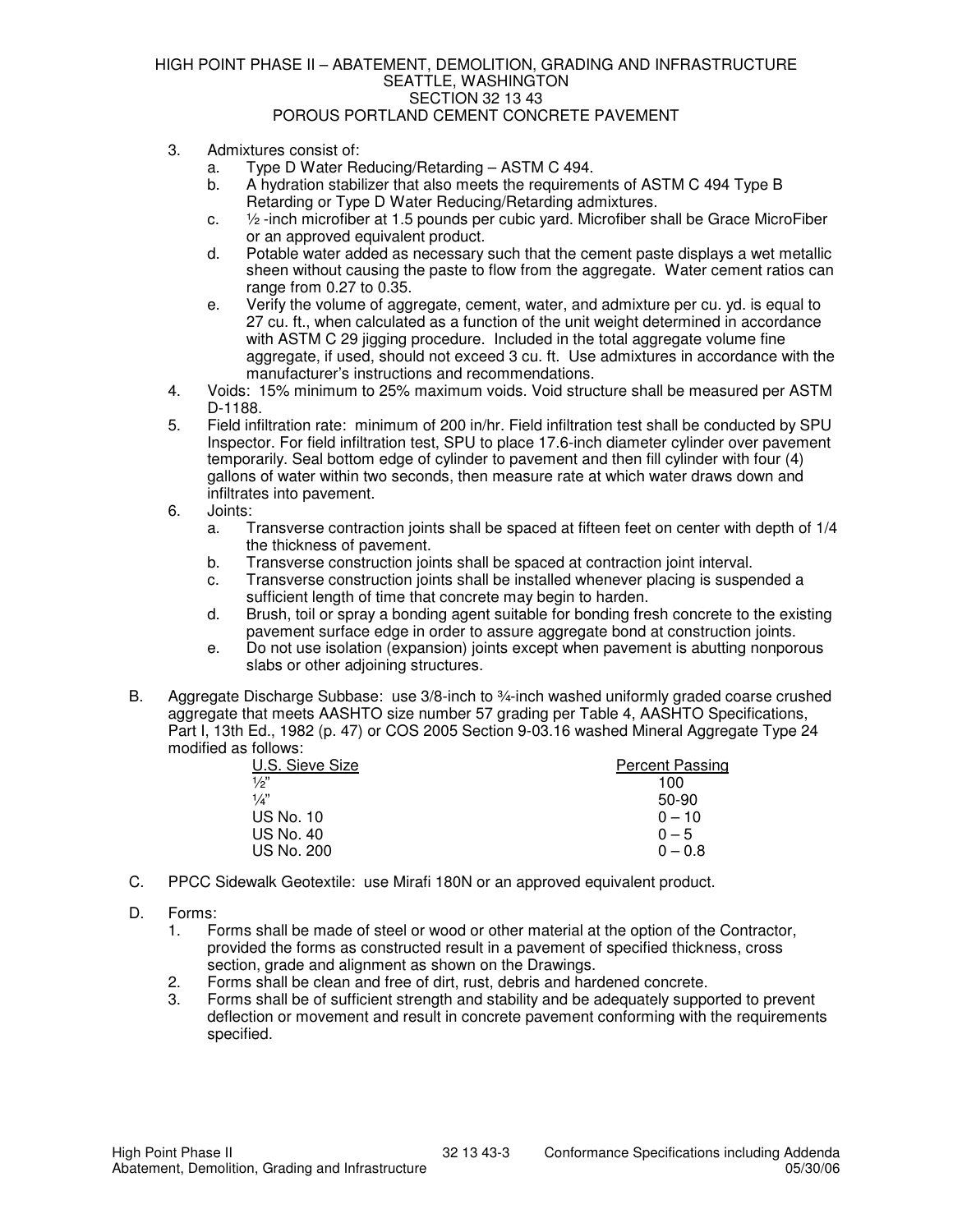# PART 3 - EXECUTION

#### 3.1 GENERAL

- A. Verify installation conditions as satisfactory to receive work of this Section. Do not install until unsatisfactory conditions are corrected. Beginning work constitutes acceptance of conditions as satisfactory.
- B. See City Checklist in Section 01 41 50 for installation criteria and additional specifications.

### 3.2 PREPARATION

- A. Verify existing dimensions and shapes. Allow for transitions to existing grades where applicable.
- B. Prepare subgrade in accordance with COS 2005 Section 2-06 and Section 31 00 00. Compact subgrade to 92%, per Section 31 00 00, except scarify top ¼" surface so subgrade is not sealed.
- C. Do not place Porous Portland Cement Concrete Pavement when ambient temperature is 40 degrees Fahrenheit or lower or when ambient temperature is 80 degrees Fahrenheit or higher.

#### 3.3 INSTALLATION

- A. Obtain porous concrete pavement installation instructions, criteria and requirements from the manufacturer.
- B. Porous Pavement Sidewalk Test Panel:
	- 1. Install a 225 square foot (at five feet wide) complete PPCC sidewalk section of porous concrete before proceeding with the rest of this Work. Include the time to complete this work in the construction schedule.
		- a. Notify the Owner's Representative and SPU Inspector at least 10 working days before installing porous pavement sidewalk test panel(s) (test section).
		- b. Coordinate the location of the test section with the Owner's Representative.
		- c. Install the test section in accordance with the manufacturer's instructions, criteria and requirements, to the thickness specified on the drawings and demonstrate compliance with performance requirements noted in this Section.
		- d. Notify the Owner's Representative when test section is ready for review.
		- e. Remove, replace, and dispose of any unsatisfactory portions of test section(s) as directed by the Owner's Representative and at no additional cost to the Owner.
		- f. Failure to install acceptable test sections of porous concrete will indicate an unqualified installer.
		- g. Do not proceed with the non-test sections of this Work until achieving a complete test section that fully complies with the specifications and written approval issued by the City of Seattle. Proceeding with the non-test section Work without satisfactory completion of the test section will constitute non-compliance and subject to nonpayment.
		- h. Verify satisfactory performance of the porous pavement sidewalk test panels by:
			- 1) Compacted thickness no less than 1/4" of specified thickness using ASTM C 42;<br>2) Void Structure: conform to specifications per Paragraph 2.1.A.4 of this Section:
			- 2) Void Structure: conform to specifications per Paragraph 2.1.A.4 of this Section;<br>3) Unit weight plus or minus five pcf of the design unit weight using ASTM D-1188.
			- Unit weight plus or minus five pcf of the design unit weight using ASTM D-1188.
			- 4) Infiltration rate of pavement shall meet requirements specified in Paragraph 2.1.A.5 of this Section.
	- 2. Installation of Porous Portland Cement Concrete pavement for sidewalks shall meet the approved porous pavement sidewalk test panel.
	- 3. The City of Seattle approved porous pavement sidewalk test panel shall be protected throughout construction and not removed and disposed of until all remaining porous pavement sidewalks shown on Drawings have been constructed and approvals obtained from SPU Inspector.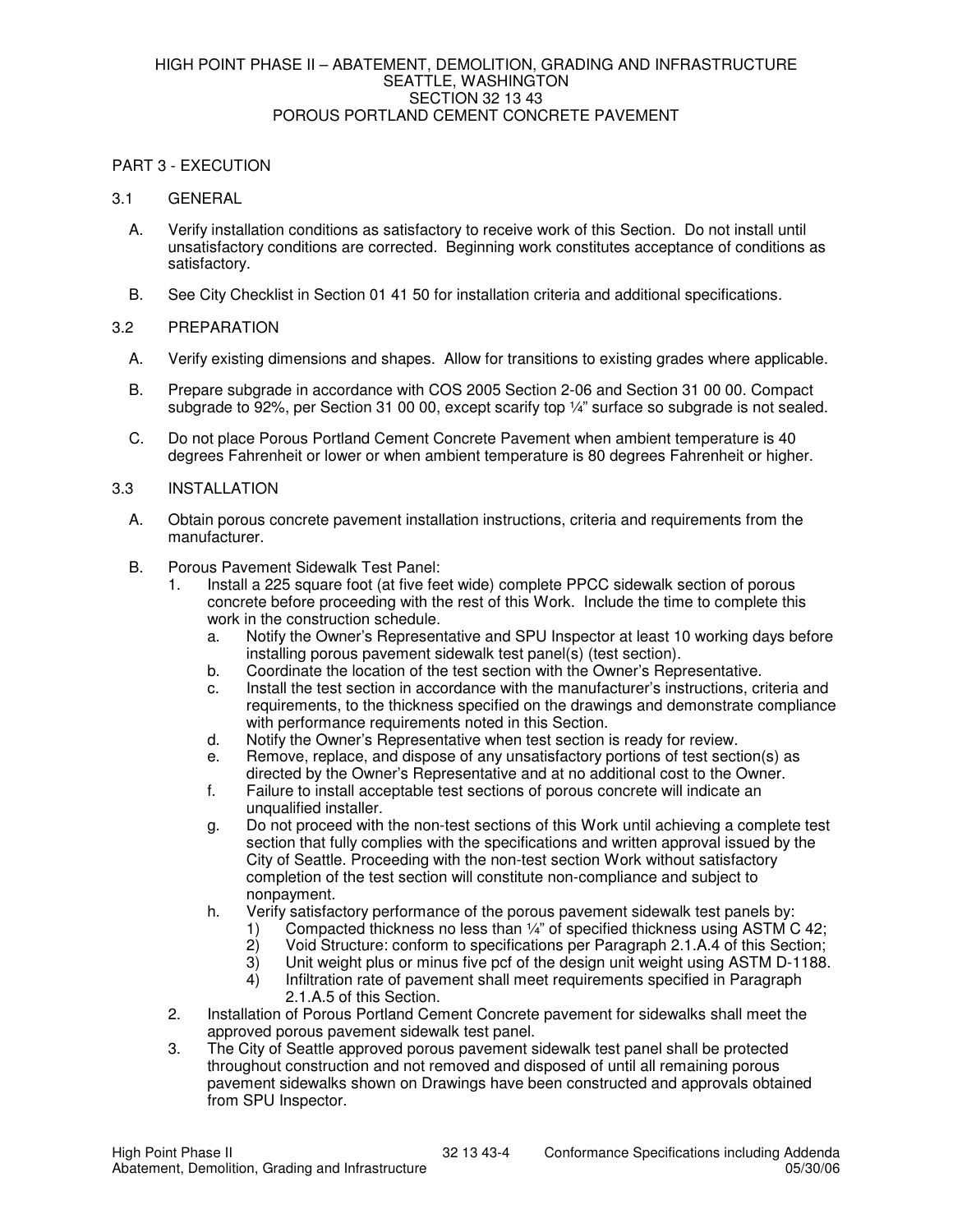#### HIGH POINT PHASE II – ABATEMENT, DEMOLITION, GRADING AND INFRASTRUCTURE SEATTLE, WASHINGTON SECTION 32 13 43 POROUS PORTLAND CEMENT CONCRETE PAVEMENT

- C. Porous Pavement Installation
	- 1. Install TESC measures and flow diversion measures in order to divert runoff from flowing into construction area of porous sidewalk prior to excavation and subgrade preparation of sidewalk section. Maintain TESC measures and flow diversion measures until pavement is approved and adjacent areas are permanently stabilized
	- 2. Construct porous pavement to the specified lines and grades with a uniform appearance and in accordance with the manufacturer's instruction, criteria and specifications.
	- 3. Bring the subgrade of the aggregate discharge subbase to the line, grade, and elevations indicated on the Drawings. Restore subgrade to design subgrade where damaged by erosion and ponding before placing the aggregate discharge subbase at no additional expense to Owner. Coordinate SPU Inspector's review of subgrade before covering subgrade.
	- 4. Set, align and brace forms so that pavement will meet the requirements specified in this Section and as shown on the Drawings.
		- a. Apply form release agent to inside face of forms before placing concrete.
		- b. The edge of previously placed concrete may be used as a form. Do not apply form release agent to previously placed concrete.
	- 5. Place filter fabric after SPU Inspector has viewed subgrade preparation.
		- a. Maintain flow diversion measures to prevent runoff and sediment from entering the work limits.
		- b. Remove debris or sediment that has accumulated on the finished subgrade after viewing and before installing fabric at no additional cost to the Owner.
		- c. Place filter fabric in accordance with manufacturer's standards and recommendations.
		- d. Overlap adjacent strips of filter fabric a minimum of 16 inches.
		- e. Secure fabric at least 2 feet outside of bed limits.
	- 6. Place and compact aggregate discharge subbase to the grades indicated on the Drawings in 6-inch maximum lifts, keeping equipment movement over the aggregate discharge subbase to a minimum. Subbase to be compacted to 92% per Section 31 00 00.
	- 7. Fold the filter fabric back along bed edges (including at edge interface with vaults and structures within pavement section) to protect from sediment washout along edges after placing the aggregate discharge subbase. Place an edge strip at least 2 feet wide along the beds to protect beds from adjacent bare soil.
		- a. Keep edge strip in place until contiguous bare soils are stabilized and vegetated.
		- Place hay bales at the toe of slopes that may be adjacent to beds to prevent sediment from washing into beds during site development.
		- c. Trim excess filter fabric along bed edges (and at interfaces with vaults and structures) to gravel edge after the site is fully stabilized.
	- 8. Moisten the subbase prior to placement of the PPCC in accordance with COS 2005 Section 2-06.3(2).
	- 9. Mix, haul and place porous pavement concrete:
		- a. Operate truck mixers at the designated mixing speed by the manufacturer for 75 to 100 revolutions of the drum.
		- b. Transport or mix Portland Cement concrete on site and use within one hour of the introduction of mix water, unless otherwise approved in writing by the Owner's Representative.
			- 1) Increase the one hour requirement to 90 minutes when utilizing the hydration stabilizer specified in Paragraph 2.1.A.3.b of this Section, as long as the temperature of the concrete does not exceed 90 degrees Fahrenheit.
			- 2) Do not retemper concrete after water adjustments have been made to concrete delivered to the jobsite.
			- 3) Moisten the aggregate discharge subbase to a wet condition prior to placing concrete.
			- 4) Trucks used to transport the porous Portland cement concrete shall have no more than 3 consecutive loads of material without hauling conventional concrete or rinsing.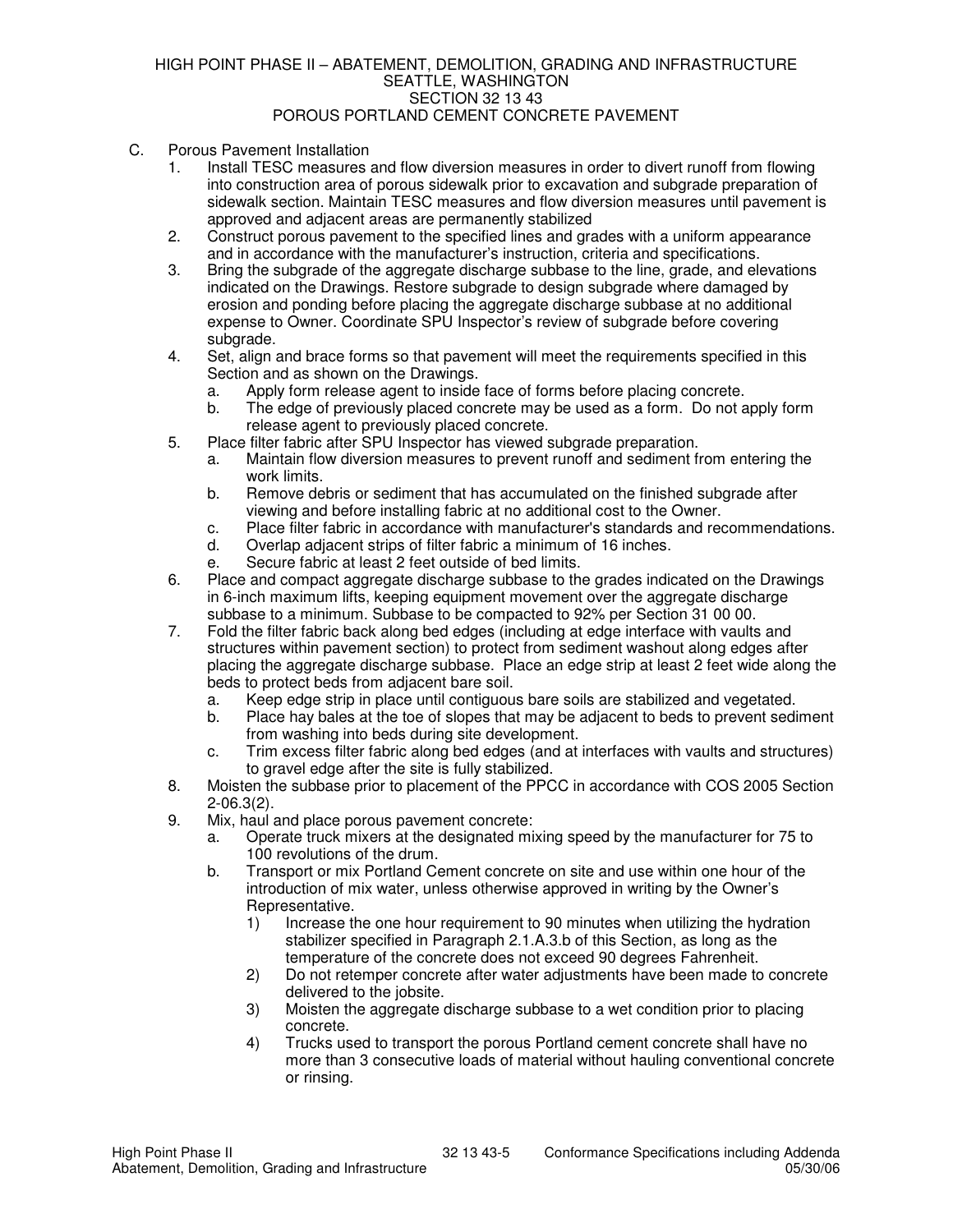# HIGH POINT PHASE II – ABATEMENT, DEMOLITION, GRADING AND INFRASTRUCTURE SEATTLE, WASHINGTON SECTION 32 13 43

# POROUS PORTLAND CEMENT CONCRETE PAVEMENT

- c. Inspect each mixer truck for appearance of concrete uniformity. Add water to obtain the required mix consistency, if necessary as determined by the QC representative of the concrete supplier.
	- 1) Require a minimum of 20 revolutions at the manufacturer's designated mixing speed following any addition of water to the mix.
- d. Place concrete.
	- 1) Deposit concrete as close to its final position as practical and such that fresh concrete enters the mass of previously placed concrete.
	- 2) Discharge continuously and complete as quickly as possible.
	- 3) Do not discharge onto existing subgrade and do not pull or shovel to final placement.
	- 4) Do not place concrete on frozen subgrade or subbase.
- e. Strike-off concrete in accordance with NRMCA recommendations.
- f. Compact with full width roller in accordance with NRMCA recommendations and finish the porous concrete pavement to the required cross section depth and finish grade. Finish grade of pavement shall not deviate more than +/- 3/8 inch in 10 feet from profile grade.
	- 1) Install joints at spacing noted in paragraph 2.1 of this Section.<br>2) After strike-off, compaction and installation of ioints, do not pe
	- 2) After strike-off, compaction and installation of joints, do not perform other finishing operation.
	- 3) Cover the pavement surface with a minimum 6 mil thick polyethylene sheet or other approved equivalent covering material. Prior to covering, spray on a fog or light potable water mist above the surface when required due to ambient conditions (high temperature, high wind, and low humidity). Overlap exposed edges and secure cover (without using dirt or stone) to prevent dislocation.
- g. If joints are not installed during placement of concrete, sawcut in joints at spacing noted in Paragraph 2.1 of this Section.
	- 1) Begin procedure as soon as the pavement has hardened sufficiently to prevent raveling and uncontrolled cracking (normally after curing) if saw cut. Immediately upon removing the polyethylene sheeting for sawing, begin wetting all exposed concrete surfaces. Keep all exposed surfaces of the concrete wet during sawing operations and until the polyethylene sheeting is replaced.
	- 2) Implement measures to collect dust and/or sawcut slurry during sawcutting operations in order to avoid sealing of the pores.
- h. Do not use acid based solutions to remove cement paste from surface of hardened porous concrete that has already been placed and cured.
- i. Allow all sections of PPCC to cure for 10 calendar days minimum before allowing foot traffic on completed sections.

# 3.4 QUALITY ASSURANCE

- A. Take and test three cores no sooner than 7 calendar days after placing porous Portland cement concrete. Coordinate core location with the SPU Inspector per the following:
	- 1. Take three sample cores per each day's sidewalk pour production for each construction crew, which will be considered a set.
	- 2. Label each core sample with a designated tracking number. Include core sample number, date pavement was placed, date core was taken and location (road stationing) where sample was cored.
	- 3. Measure each core for compacted thickness (ASTM C42). Use untrimmed, hardened core samples to measure placement thickness. The average of all production cores (within a set as noted in paragraph 3.4.A.1) shall not be less than the specified thickness with no individual core being more than 1/4 inch less than the specified thickness.
	- 4. Measure each core for void structure per ASTM noted paragraph 2.1.A.4. Each individual core shall be within specified void range.
	- 5. Measure each core for Unit Weight. Trim and measure the cores for unit weight per ASTM D-1188 after thickness determination. Each individual core shall be +/- 5 pcf of the design unit weight for ranges of satisfactory hardened unit weight values.